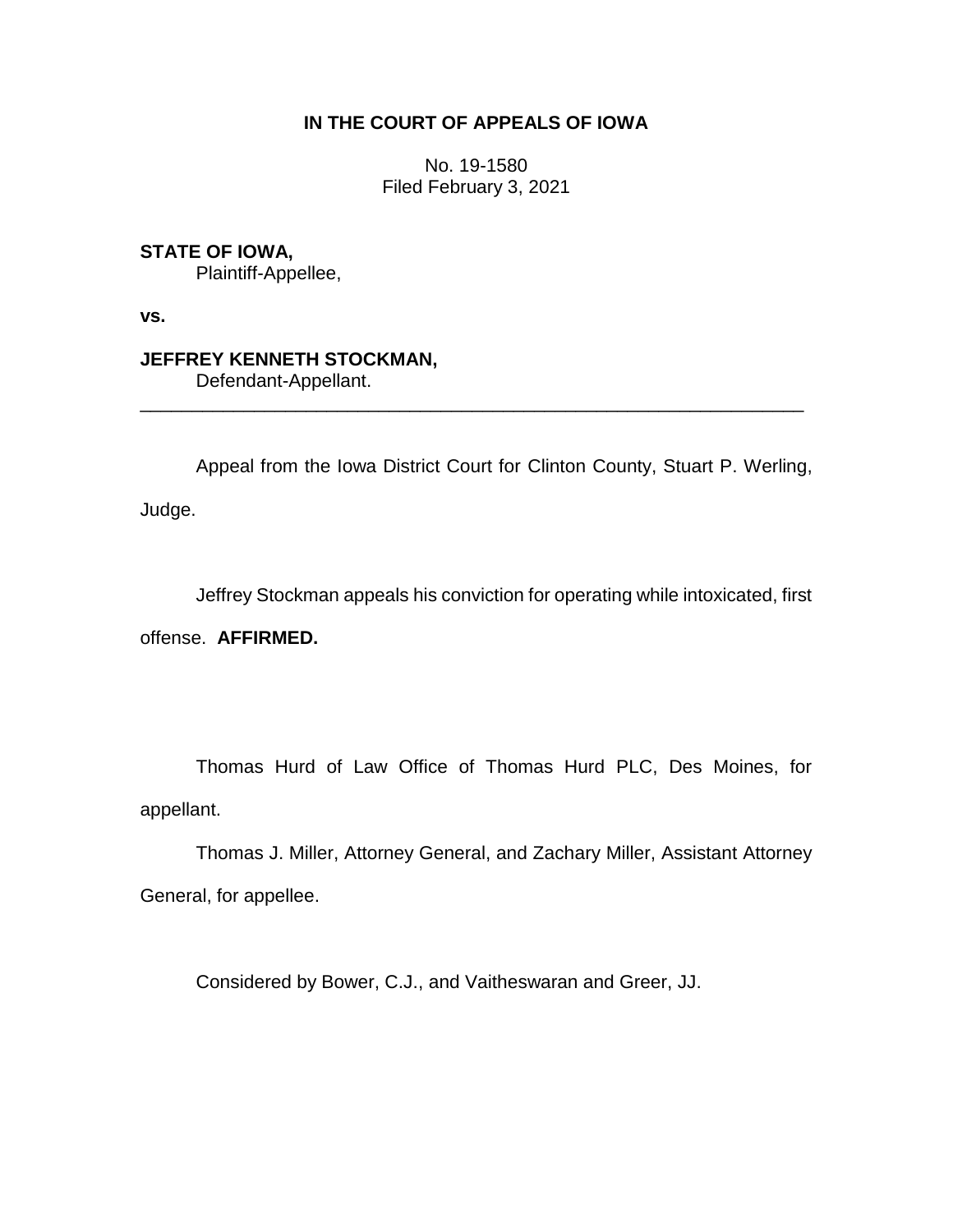## **VAITHESWARAN, Judge.**

The State charged Jeffrey Stockman with operating a motor vehicle while

intoxicated, first offense, in violation of Iowa Code section 321J.2(1)(a) and (2)(a)

(2018). A jury found him guilty. On appeal, Stockman challenges the sufficiency

of the evidence supporting the jury's finding of guilt.

The jury was instructed that the State would have to prove the following

elements:

1. On or about the 16th day of December, 2018, the defendant operated a motor vehicle.

2. At that time, the defendant was under the influence of alcohol, drugs, or a combination of alcohol and drugs.

With respect to the second element, the jury was instructed:

A person is "under the influence" when, by drinking liquor and/or beer, one or more of the following is true:

1. His reason or mental ability has been affected.

2. His judgment is impaired.

3. His emotions are visibly excited.

4. He has, to any extent, lost control of bodily actions or motions.

A reasonable juror could have found the following facts. On a Sunday afternoon, Clinton police were dispatched to a city parking lot "for an intoxicated subject . . . walking to their car." One of the officers made contact with Stockman, who was in the driver's seat. The officer asked Stockman to step out of the vehicle. The officer "could smell the odor of alcohol coming from his breath as he would talk," and he could also smell "feces and urine." The officer determined Stockman was intoxicated and "he was not" safe to drive. Stockman told the officer he would wait in the parking lot for a few hours "to sober up."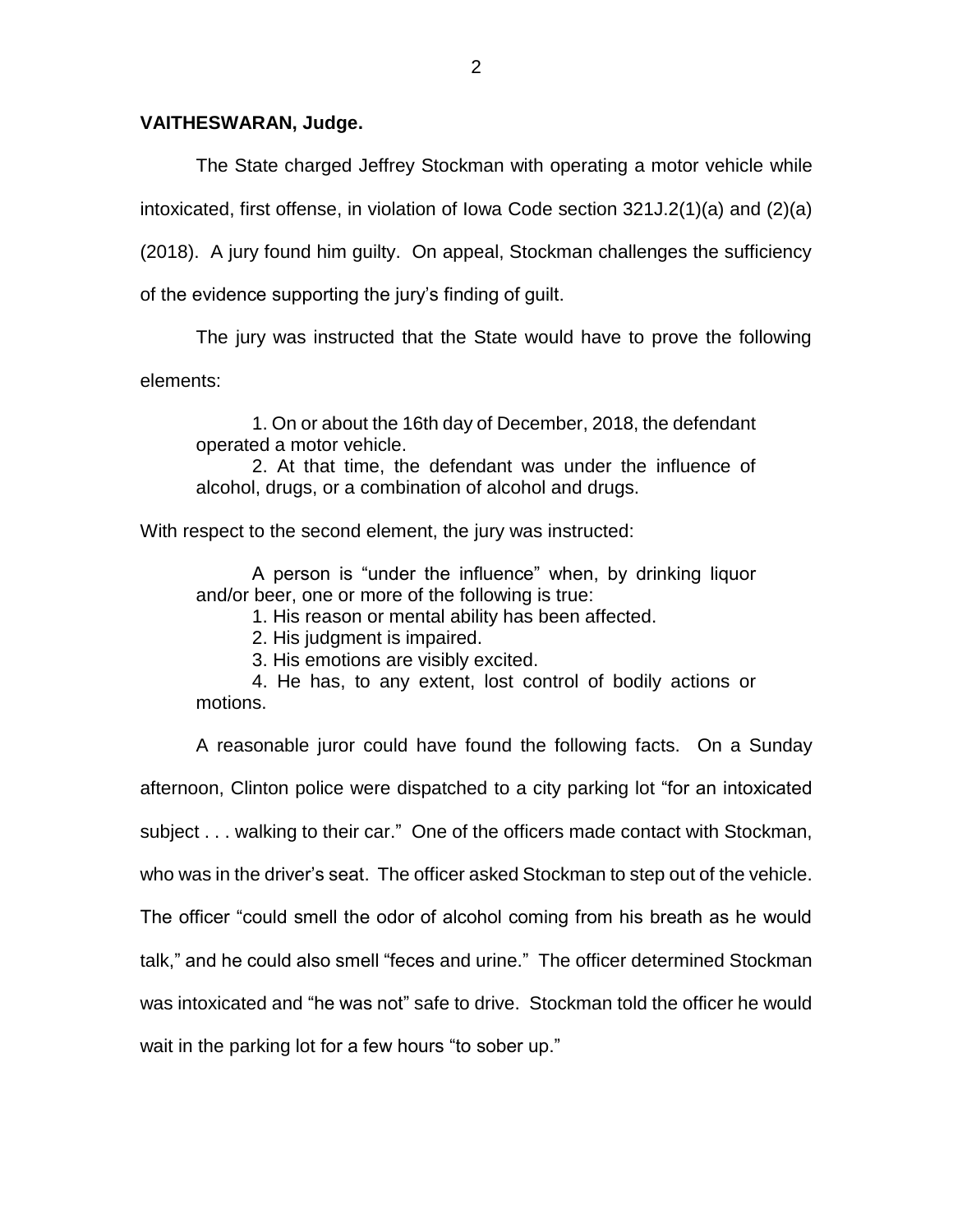Stockman did not wait. Approximately "ten minutes" later, a sergeant who remained at the scene in an unmarked vehicle observed Stockman back out of the parking space and leave the parking lot. Based on the previous "signs . . . of intoxication," he determined police "needed to get him stopped" to "do a formal investigation into his intoxicated state."

The officer who spoke to Stockman at the outset returned to the scene and stopped Stockman's vehicle. His interactions with Stockman were captured on video. The sergeant who observed Stockman leaving the parking lot and a third officer were also present.

The officer who stopped the vehicle told Stockman to step out. Stockman did so somewhat belligerently, with his pants slipping down. The officer advised Stockman "you're exposing things I don't want to see," told him to pull his pants up, and attempted to administer a horizontal gaze nystagmus field sobriety test. The officer was unable to complete the test because Stockman "was not following [his] directions." He did not administer the remaining field sobriety tests in light of Stockman's unsteadiness, depicted clearly on the video footage. The officer testified he was close enough to Stockman to smell "[t]he odor of alcohol, the odor of feces, and urine" emanating from him.

Substantial evidence supports the jury's finding of guilt. *See State v*. *Sanford*, 814 N.W.2d 611, 615 (Iowa 2012) (citation omitted). Contrary to Stockman's assertion, a reasonable juror could have discounted evidence of Stockman's "mental issues" as the reason for his lack of lucidity, given the primary officer's affirmation that Stockman "was impaired, intoxicated." And a reasonable juror could have determined the officer possessed the expertise and training to